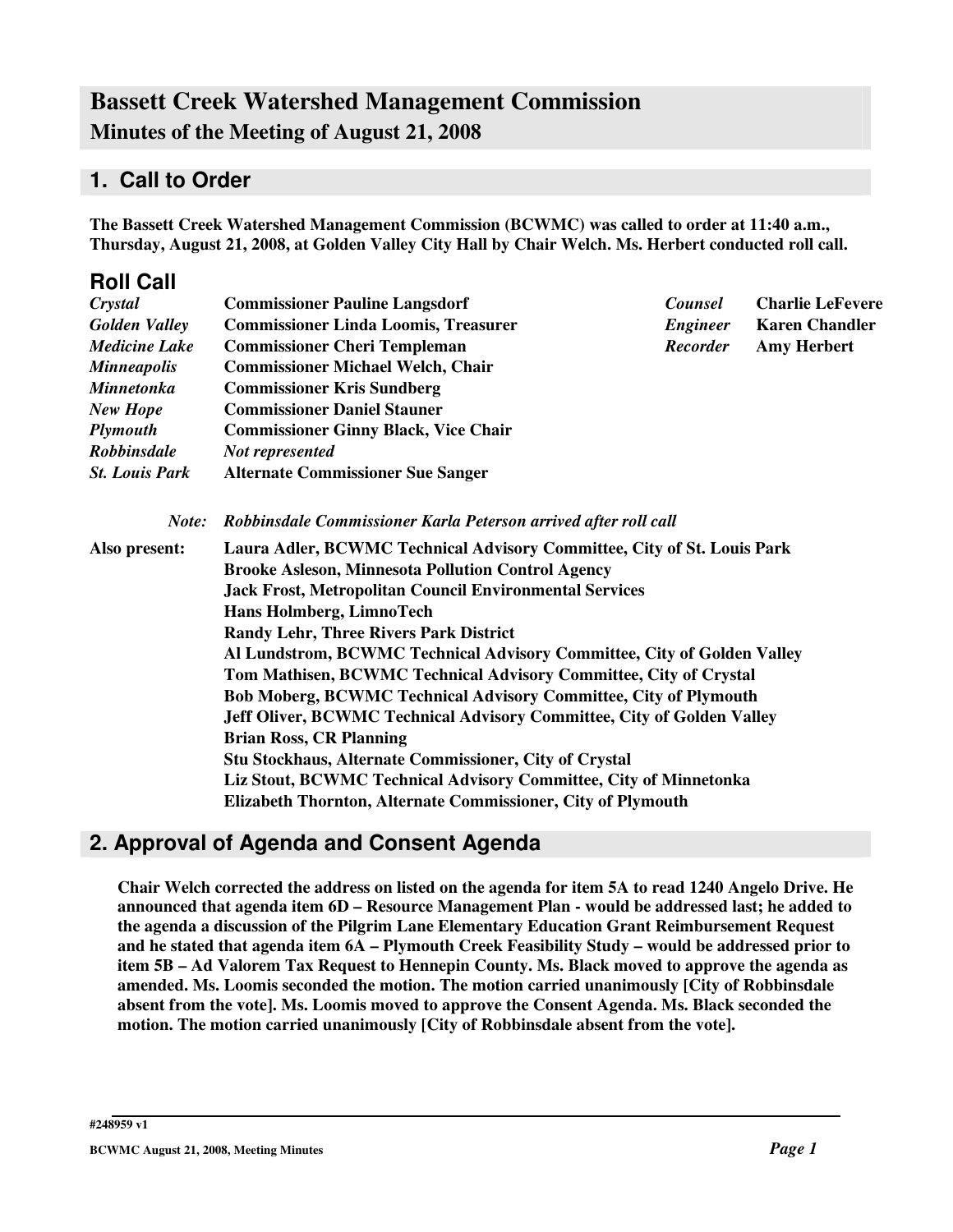#### **3. Citizen Input on Non-Agenda Items**

**Mr. Frost announced that there is a Lake Pepin TMDL conference in Mankato on September 23 rd and 24 th .**

#### **4. Administration**

- **A. Presentation of the July 17, 2008, BCWMC meeting minutes. The July 17, 2008, meeting minutes were approved as part of the Consent Agenda.**
- **B. Presentation of the Financial Statement.**

**The general and construction account balances reported in the August 2008 Financial Report are as follows:**

| <b>Checking Account Balance</b>                      | 509,099.53     |
|------------------------------------------------------|----------------|
| <b>TOTAL GENERAL FUND BALANCE</b>                    | 509,099.53     |
| <b>Construction Account Balance (cash)</b>           | 2,500,537.58   |
| <b>Investment Balance</b>                            | 0.00           |
| TOTAL CONSTRUCTION ACCOUNT BALANCE                   | 2,500,537.58   |
| -Less: Reserved for CIP projects                     | 3,748,708.17   |
| Construction cash/investments available for projects | (1,248,170.59) |

**C. Presentation of Invoices for Payment Approval.**

#### **Invoices:**

- **i. Kennedy & Graven – Legal Services through July 25, 2008 - invoice for the amount of \$1,010.90.**
- **ii. Barr Engineering Company – July Engineering Services - invoice for the amount of \$29,413.74.**
- **iii. Barr Engineering Company – Sweeney Lake TMDL Services May 31 – August 1, 2008 - invoice for the amount of \$914.11.**
- **iv. Amy Herbert – July Recording Administrator Services - invoice for the amount of \$2,360.05.**
- **v. SEH, Inc. – Sweeney Lake TMDL Study Phase 2 Services through June 30, 2008 – invoice for the amount of \$1,065.00.**
- **vi. City of Golden Valley – Reimbursement for Sweeney Lake Branch Channel Maintenance – invoice for the amount of \$83,734.35.**

Ms. Black moved to approve payment of all invoices. Ms. Loomis seconded the motion. By call of roll, **the motion carried unanimously [City of Robbinsdale absent from the vote].**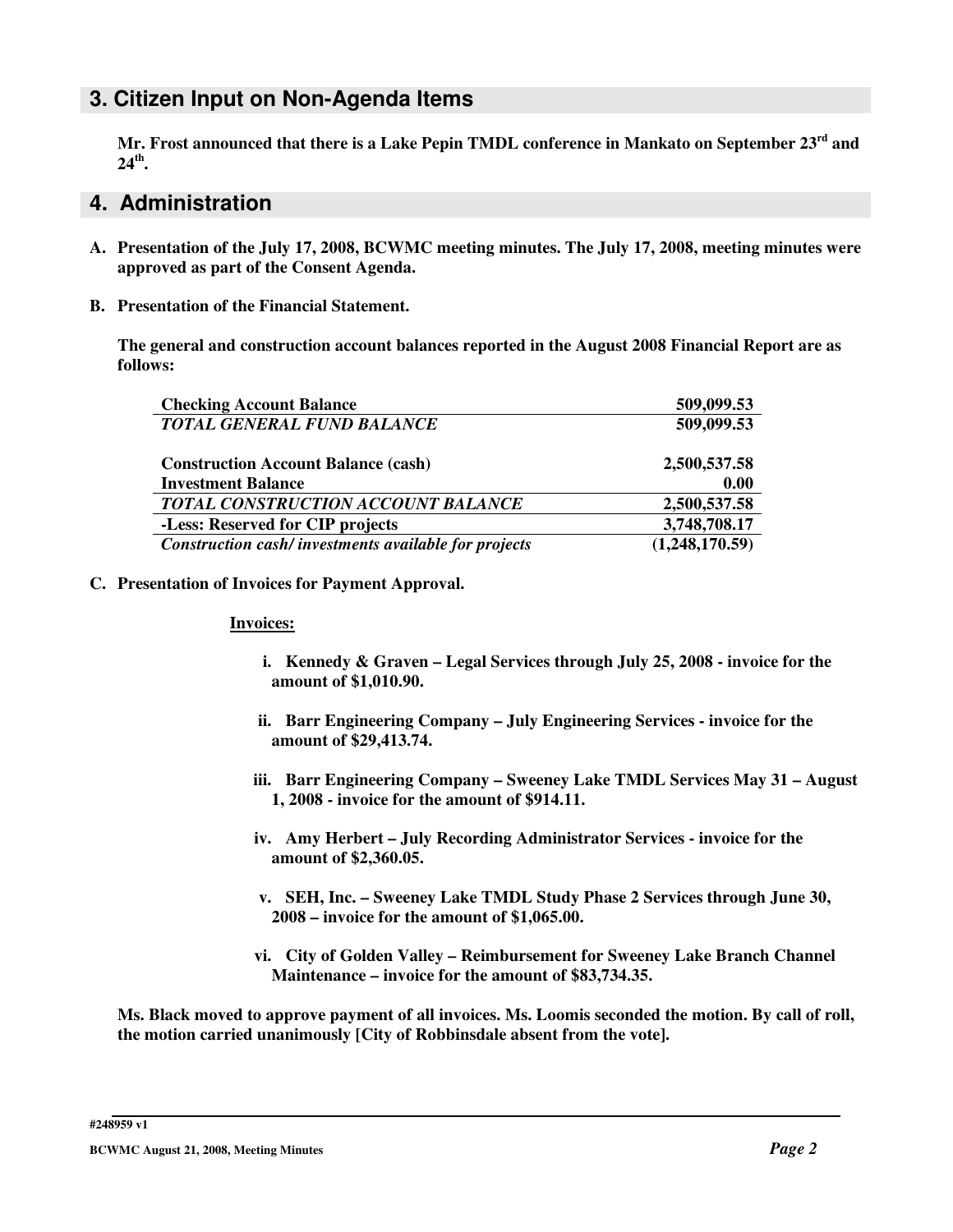### **5. New Business**

**A. 1240 Angelo Drive: Golden Valley Trail Phase 2. Ms. Chandler explained that the property is** located directly on the west shore of Sweeney Lake and that the project is in front of the Commission because the second and final phase of the project consists of work in the floodplain. She stated that the **work comprises the removal of an existing limestone wall and an old boathouse foundation and other debris along 122 feet of the shoreline. Ms. Chandler explained that the shoreline will be restored with limestone riprap and native plants. She reported that the three conditions listed in the August 12, 2008, Engineer's Memo have been met and that the Commission Engineer recommends approval of the project.**

Chair Welch asked if there is a silt fence installed at the project site and if it would manage erosion properly and if anyone is inspecting the site. Ms. Chandler said the silt fence is there and hay bales are **reinforcing the fencing. Mr. Lundstrom said the City of Golden Valley has been visiting the project site. Chair Welch suggested the Commission consider during its Third Generation Plan process discussing rip rap and shoreline stabilization requirements. Ms. Black moved to approve the project. Ms. Sundberg seconded the motion. The motion carried unanimously. [Commissioner Peterson arrives].**

#### **6. Old Business**

**A. Plymouth Creek Feasibility Study. Ms. Chandler mentioned that the nine Commissioners were** mailed a hard copy of the study in the mail and that the entire Commission was sent an electronic **copy. She explained this project was included in the BCWMC's CIP for construction in 2009. She** said the project is for the reach of Plymouth Creek that from upstream of  $26^{\rm th}$  Avenue down to the **park by Medicine Lake. Ms. Chandler said that within that reach there are a lot of erosion and sedimentation problems. She said the City of Plymouth of is interested in rerouting a portion of** the creek to restore it to a more natural configuration. Ms. Chandler said that because of the large amount of work that needs to be done for the project and because a lot of the project will take **place on private property, the City of Plymouth decided it needs more time to go through the public process and would like the project to be delayed one year for construction in 2010.**

**Chair Welch said the Commission would have needed to order the project and have held the** public hearing in order to levy for the project this year for collection in 2009. He said the need for **wetland mitigation on the project is unknown and commented that the easements for private property can be a big deal.**

**Mr. Moberg said the City of Plymouth would like the West Medicine Lake Park Pond project completed prior to starting the Plymouth Creek project. He said the City is moving forward with** plans to replace all the culverts under 26<sup>th</sup> Avenue and that project won't be completed until 2009 **or 2010. He commented that the City also needs time for extensive public participation and for working on easement issues. Mr. Moberg remarked that the project has been identified as a component of the BCWMC's resource management plan and the City wants to make sure the project goes through the Army Corps of Engineer's process.**

**Ms. Chandler commented that Figure 10 in the project's feasibility report provides a project timeline.**

**Ms. Black asked if the Commission would want this project and the feasibility study to be discussed again in January 2009? The Commission concurred. Chair Welch said Mr. Moberg will update the Commission on the public process and the EAW status. Chair Welch directed the TAC**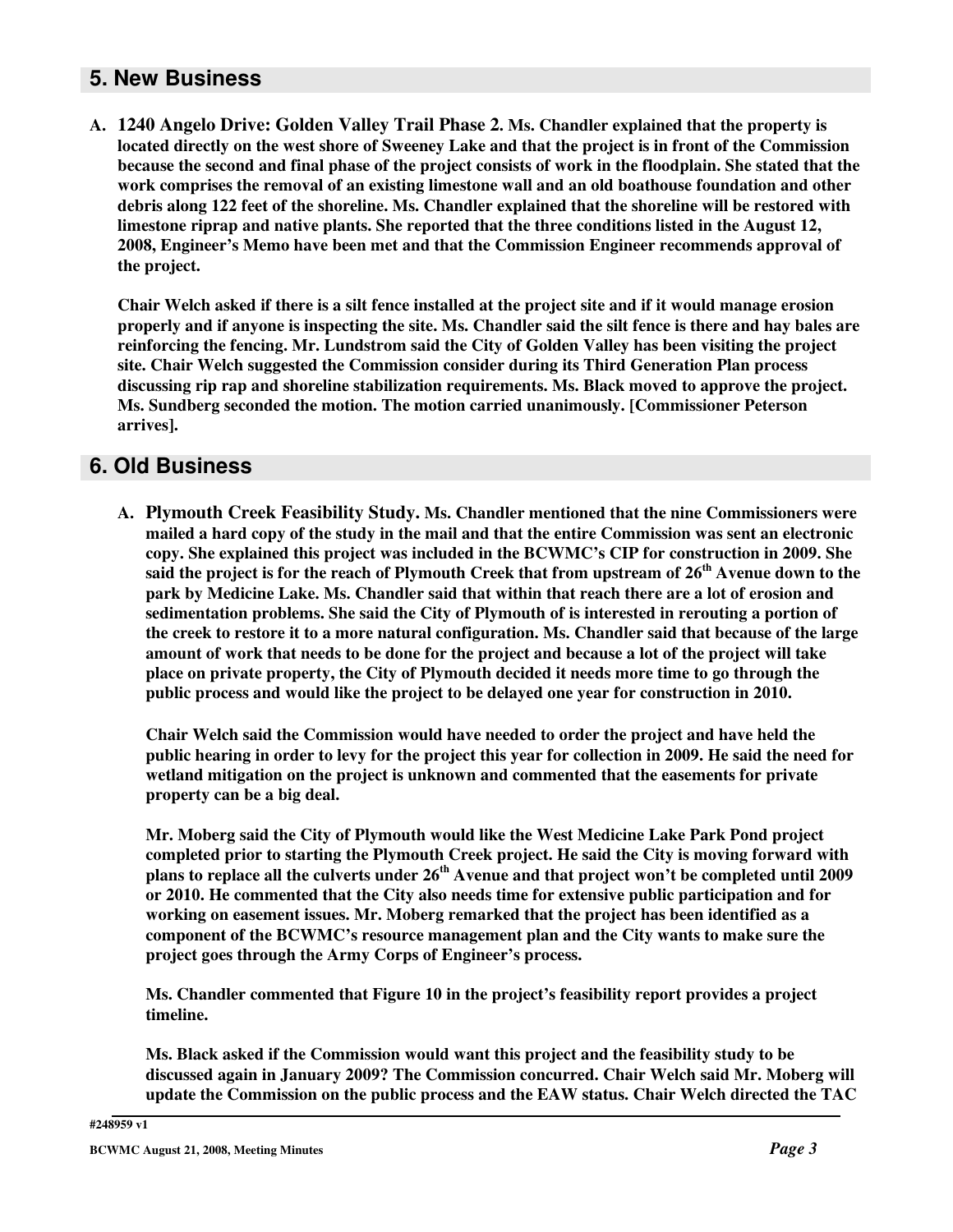**to discuss the Plymouth Creek project as part of the TAC's January CIP review.**

**Ms. Langsdorf mentioned that the figures in the feasibility report are great resources and should be provided to the alternate commissioners. Chair Welch directed Ms. Herbert to send a CD-ROM of the feasibility report to the alternate commissioners and the TAC members.**

**Ms. Chandler stated that the project cost listed in the feasibility report is greater than the cost** listed in the CIP table because originally the stream relocation was not part of the project and the **cost of easement acquisition was not in the original estimate. She reminded the Commission that the TAC has since recommended that feasibility reports include acquisition costs.**

### **5. New Business**

**B. 2009 Ad Valorem Tax Request to Hennepin County. Chair Welch reminded the Commission that the tax levy request to the County is a request for funding of the BCWMC's capital projects. He said the Commission needs to determine whether or not it wants to include in the levy request the additional \$200,000 for wetland mitigation for the West Medicine Lake Park Pond project. Chair Welch reminded the Commission that in the past the Commission has not paid for this kind of project-related cost. Chair Welch said the TAC had discussed whether the Commission should develop a policy for handling land-related costs such as for easements and for wetland mitigation. He stated that the TAC recommended the Commission make decisions on a case by case basis for now.**

**Mr. LeFevere explained that no plan amendment is required if a project cost is adjusted within** certain limits. He said the original project cost can be increased by up to  $20\%$  in accordance to the **Construction Cost Index. He said that for this project the levy could be adjusted up to approximately \$1,164,000 without a plan amendment. Mr. LeFevere said the wetland mitigation cost was not included in the feasibility report and the report stated that those costs were unknown at the time of the report. Ms. Sanger asked if the BCWMC doesn't pay for the wetland mitigation, then who will? Chair Welch said the City would pay the cost.**

**Chair Welch commented that the Commission hasn't heard from the TAC about this project specifically. Mr. LeFevere stated that the tax certification is due to the County before October 1 st so the Commission has time to act on the levy at the September meeting.**

**Mr. Mathisen said the Commission needs to have a policy on what is and what is not land acquisition.**

**Ms. Black said this particular project would likely be a significant piece of the Medicine Lake TMDL study and wondered if that consideration needs to be evaluated. Ms. Loomis said if the Commission gets into land acquisition then at what point does the Commission stop? Mr. LeFevere said if the project winds up helping a city with its load allocation then the city could** agree to share the costs of the land acquisition, which may be the cheapest way for the city to meet **its load allocation.**

**Chair Welch commented that the Commission should consider the Commission's involvement in these types of projects. He said the Commission is largely a funding source and doesn't have much say in how the projects are conducted.**

**Mr. Mathisen remarked that the WMOs having been telling the MPCA that the WMOs want to decide how to divide the load allocations so that the allocations don't necessarily need to be divided**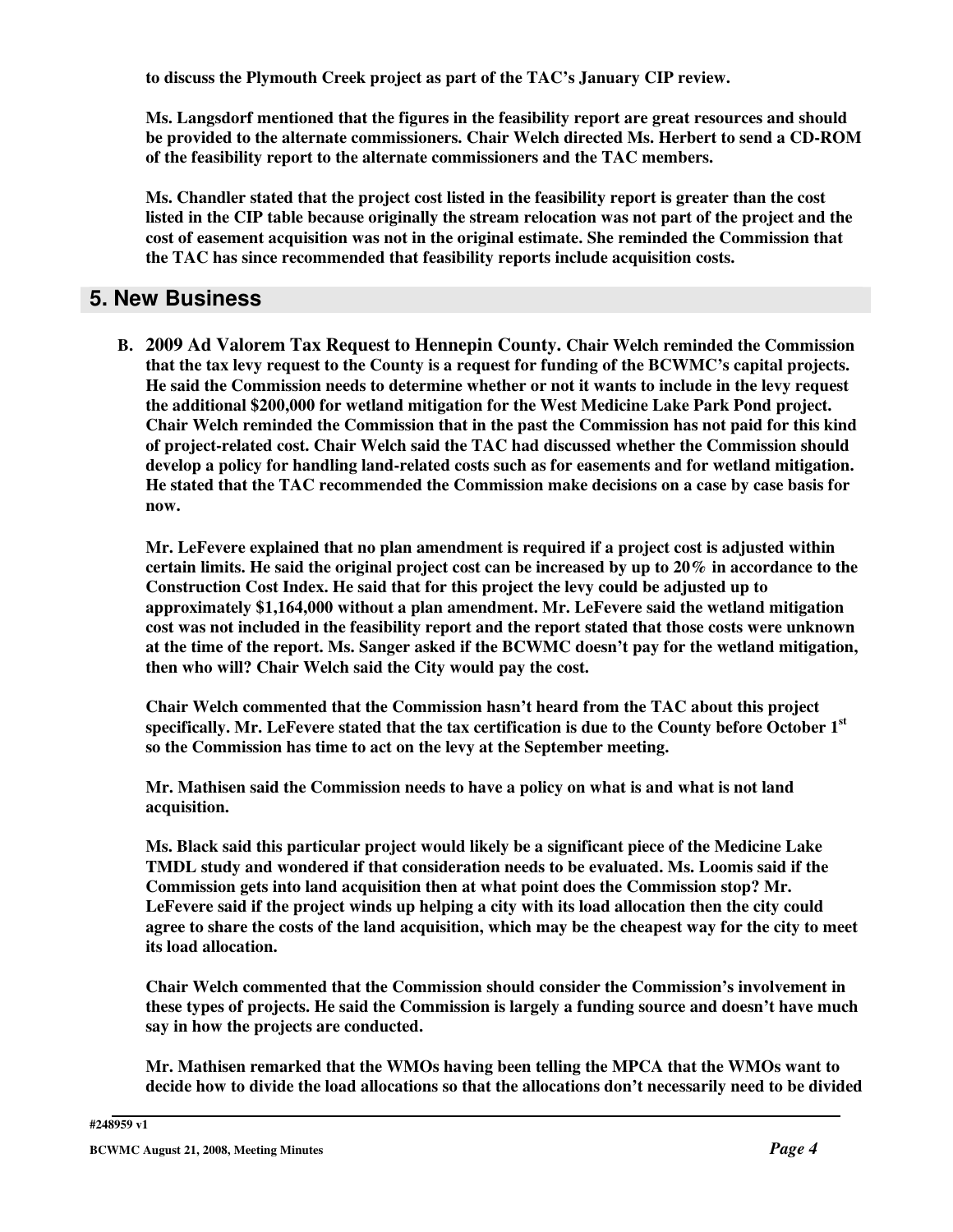**on a city by city basis. He stated that the Shingle Creek Watershed Management Commission** doesn't pay for land acquisition and only pays 25% of project costs and the projects still get done.

**Mr. Stauner requested that the feasibility report for this project be resent to the Commission.**

**Ms. Peterson said she would like the TAC to provide the Commission with a few different options that it could discuss at the next meeting. Ms. Black requested historical information on land acquisition in the BCWMC's land acquisition projects. Chair Welch asked Ms. Chandler if Barr could prepare such information, not including the flood control projects. Ms. Chandler said yes.**

**Ms. Sanger asked if the Commission and the TAC should take into consideration the levy limits on the cities. Ms. Black remarked that cities do have other vehicles besides property tax for raising those funds. Chair Welch moved to send the issue to the TAC for its recommendation on whether the wetland mitigation costs for this project should be included in the ad valorem levy for 2009. Ms. Loomis seconded the motion.**

#### **6. Old Business**

- **B. Golden Valley Surface Water Management Plan. Ms. Loomis moved to direct Commission Counsel to prepare the resolution to approve Golden Valley's surface water management plan. Ms. Black seconded the motion. The motion carried unanimously.**
- **C. Minnetonka Surface Water Management Plan. Ms. Loomis moved to approve Minnetonka's surface water management plan, to direct Commission Counsel to prepare the resolution to approve the plan, and to refer to the TAC the issue raised by Minnetonka regarding the changed flood plain elevation for Crane Lake. Ms. Black seconded the motion. Mr. LeFevere commented that the resolution would clarify that at this time the Commission has not adopted the changed flood plain elevation for Crane Lake. The motion carried with eight votes in favor [Crystal, Golden Valley, Minneapolis, Minnetonka, New Hope, Plymouth, Robbinsdale, and St. Louis Park] and one vote against [Medicine Lake].**
- **D. Medicine Lake TMDL Study Update. Chair Welch stated that a final Medicine Lake TMDL Study work plan was e-mailed to the BCWMC [on August 12, 2008] from Brooke Asleson of the Minnesota Pollution Control Agency (MPCA) and stated that Ms. Asleson also e-mailed the BCWMC [on August 12, 2008] a memo with a Medicine Lake TMDL Study update. Chair Welch said that a memo dated August 20, 2008, from Barr Engineering was e-mailed today to the BCWMC. He said the memo raises a couple of issues for points of clarification and the Commission Engineer is recommending that the Commission discuss the points with the Medicine Lake TMDL team. Chair Welch welcomed to the meeting Hans Holmberg of LimnoTech, Brian Ross of CR Planning, and Randy Lehr of Three Rivers Park District in addition to Brooke Asleson of the MPCA, who are all part of the Medicine Lake TMDL Study.**

**Ms. Asleson discussed her memo about the Medicine Lake TMDL project update. She said that all three contracts for the project's separate components are in place. She said the Three Rivers Park** District started work on July 1, 2008, on project task 1. She said that the contract with LimnoTech was signed on July 2, 2008, and that she and Brian Ross have held one meeting so far. Ms. Asleson **said that on August 19, 2008, the contract with CR Planning was signed and said that the stakeholder process would begin soon. She said the detailed work plan and the budget were included in her August 12, 2008 e-mailed communications to the Commission for its review. She said she would be happy to answer any questions the Commission has about the work plan or the budget.**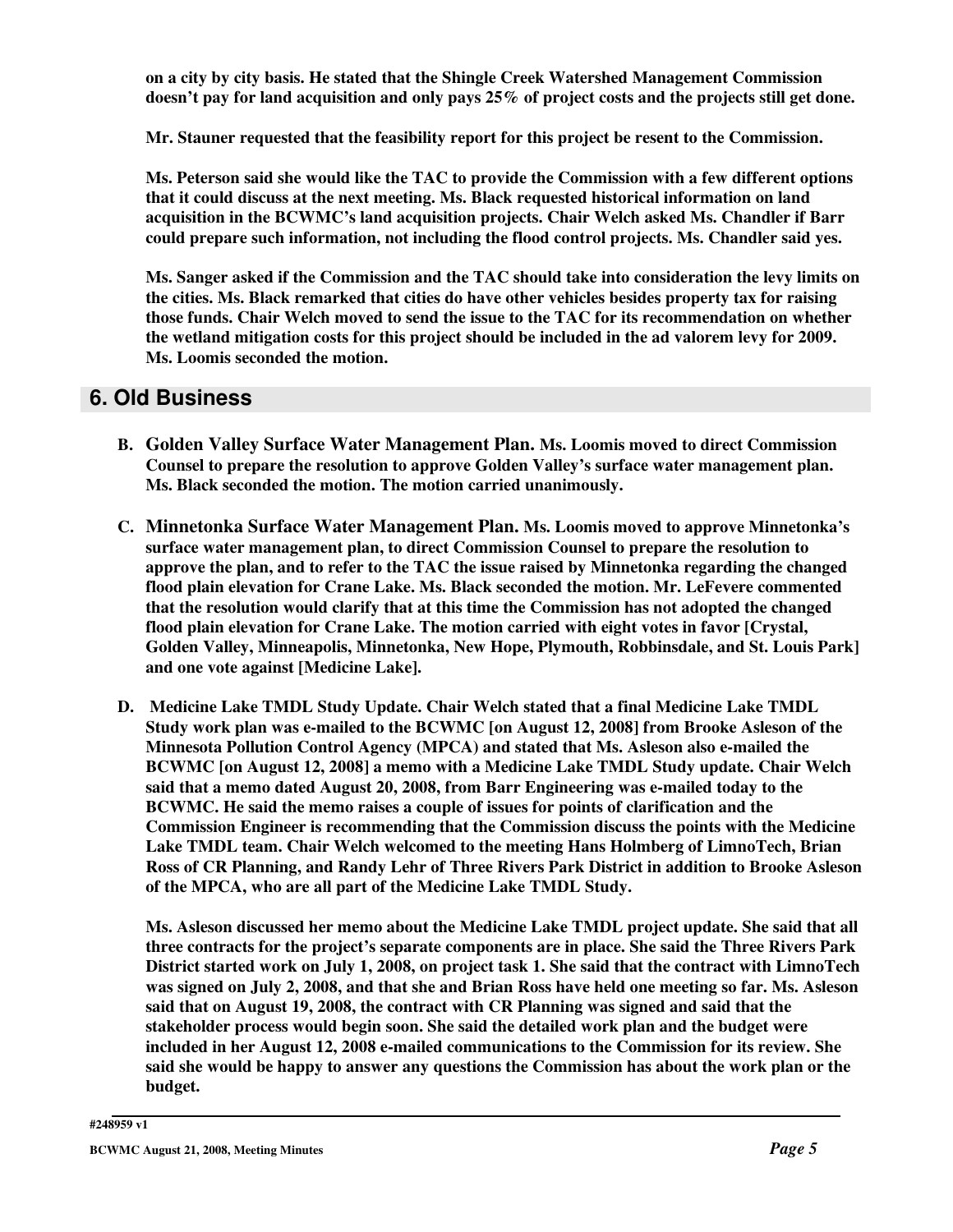**Ms. Asleson said that as the project moves forward, to ensure that the three-way partnership that has been established with the Three Rivers Park District, the BCWMC, and the MPCA is productive and that the partners can continue to work together in an effective way, she would like to set out some conditions for the partners to agree upon so that the partners hopefully could all move forward in a productive manner.**

**Ms. Asleson said the first condition she requests from the Commission is that the Commission speaks in one unified voice and that any internal differences or conflicts be worked out prior to communication with her regarding the project. She said this would help her spend her time most effectively on managing more of the details of the project.**

**Ms. Asleson said her second condition is to have the Commission's support and assurance as the project moves forward. She said she wants to make sure everyone is comfortable with how issues are addressed as the project move forward and that she needs the Commission's assurance and support in her leadership role of the project.**

She said her third request is that the Commission is respectful of her time and that when there are issues and concerns that need to be dealt with that they are actually a project requirement and are **necessary and critical in order to move the project forward.**

Ms. Asleson said that she is looking for the Commission to agree to those terms of the relationship. **She said that a verbal agreement would work for her or that a more formal agreement could be arranged. Chair Welch responded that he can't see putting those terms into a formal agreement because in a practical sense what would be the consequences of not following the agreement. He explained that as the Chair of the BCWMC he has made clear his request to the Commission members that in all of their communications they treat each other respectfully and his expectation in the Medicine Lake TMDL Study project isn't any different. Chair Welch commented that he doesn't foresee this project would suddenly get easy from here on out. He said the project is a public process and it can be ugly sometimes. He said he is personally comfortable making a commitment to Ms. Asleson to maintain a respectful environment and interplay. Chair Welch said the project has evolved to a point where the Commission Engineer is in the singular role of advising the Commission instead of playing multiple roles in the project. He said the official communications on the project will come from the Commission and although he can't promise unity between the Commission members, communications will be taken through the process the Commission takes all of its business and the Commission will come back to Ms. Asleson with consistent feedback the best it possibly can.**

**Ms. Asleson asked if Chair Welch would be the one delivering all of the Commission communications to her regarding the project. Chair Welch responded that he would not necessarily always be the one to deliver the communications. He said the Commission may authorize someone else to communicate with her and he does not want to commit to being the one to always to communicate with her. Ms. Peterson said if Ms. Asleson at any points needs clarification whether a certain communication is from the Commission that she can ask for that clarification from the Commission through Chair Welch. Mayor Loomis said the Commission has one voice once it has made a decision and if Ms. Asleson is hearing from individual commissioners** then Ms. Asleson can ask whether that person is speaking on behalf of him- or herself or on behalf **of the Commission.**

**Ms. Asleson said she is looking for considerable involvement from the Commission in the stakeholder process and wants to know who she should contact in that regard. Ms. Asleson asked the Commission to provide her with a list of people who would potentially be interested in**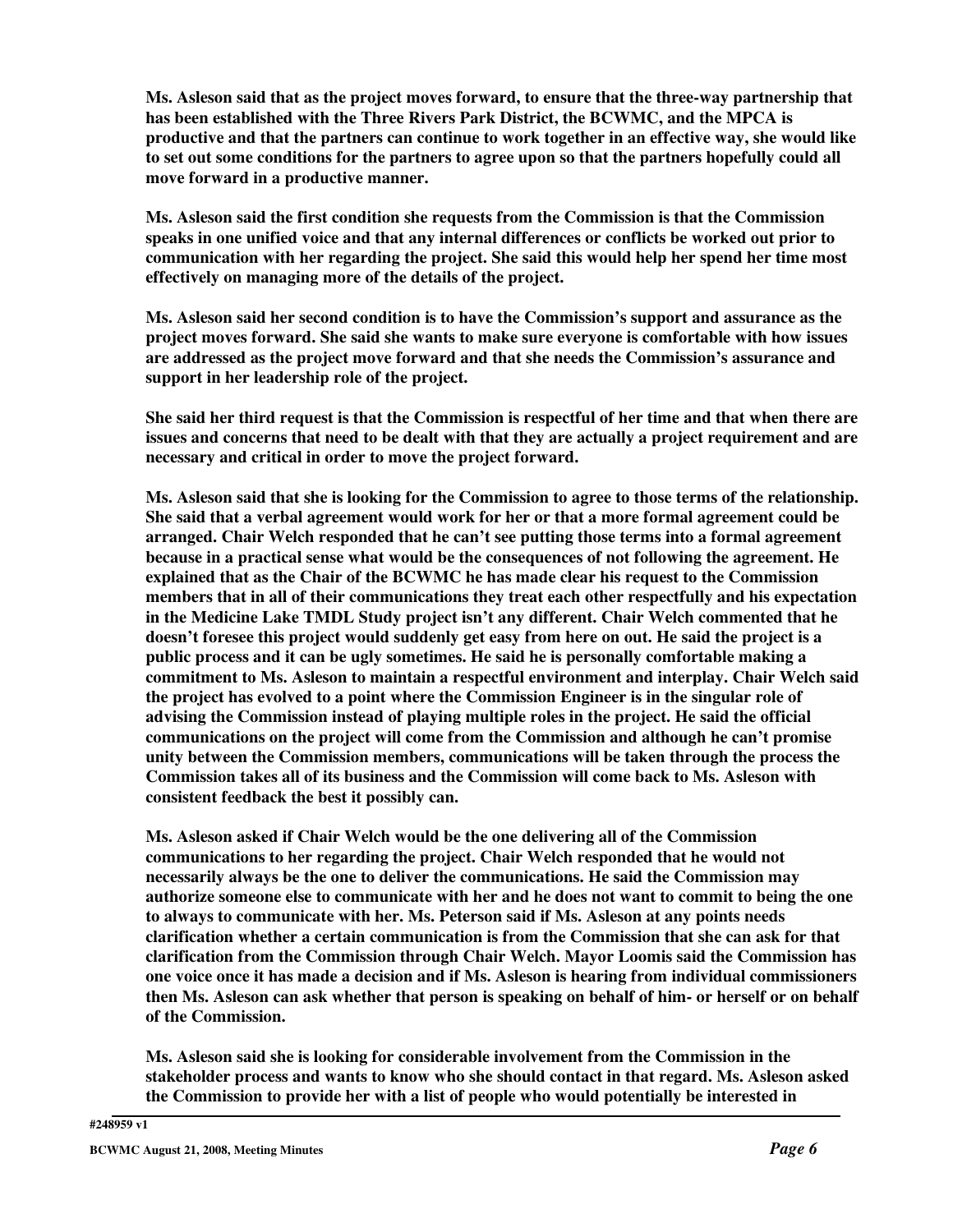**participating in the stakeholder group. Chair Welch said Ms. Herbert can be Brooke's contact and clarified that Ms. Herbert will field Brooke's request and will pass on information to the Commission and will act under direction of the Commission. Chair Welch stated that for better or worse the Commission is a group of nine volunteers and that one volunteer cannot be asked to undertake the burden of fielding all official requests from the MPCA regarding the TMDL.**

**Ms. Black said she is curious as to the role of the Commission's engineering firm regarding the TMDL process given that the Commission approved having the MPCA hire the contractors to do the Medicine Lake TMDL work. Chair Welch answered that the role of the Commission Engineer is to advise the Commission on this TMDL study so the Commission can make appropriate decisions. Ms. Black responded by saying that would mean that Barr Engineering should not be communicating information other than information that has come through the Commission. Ms. Black said she thinks there has been some confusion on whether some information going to the MPCA from the Commission Engineer is coming from the Commission or from the engineering firm itself. Ms. Black asked if the Commission wants the Commission Engineer to technically review all the information and offer its comments or not. Ms. Black said the Commission has not defined those lines of responsibility and communication. Chair Welch said he agrees that they have not yet been defined and said the Commission hasn't had a chance to do so since the contracts had only been finalized in the last month. Chair Welch said the commissioners are not technical experts and rely on its technical experts for feedback. Ms. Black clarified that if the Commission Engineer has comments then the the Engineer should provide those comments to the Commission for direction.**

**Ms. Peterson raised the point that timely issues do come up between Commission meetings and the Commission may need the Commission Engineer to conduct communications even if the Commission doesn't meet to discuss them.**

**Ms. Asleson remarked that this TMDL study will have a technical stakeholder advisory** committee. She said all the study results will be given to the Committee as the project goes on and **everyone will have an opportunity to provide feedback and raise concerns.**

**Chair Welch said he thinks the Commission needs to hear from the TAC on the issues Barr raised about the work plan [in Barr's August 20 th memo] and that the Commission needs to give the MPCA and the consultant time to look over the issues raised**

**Ms. Asleson said she can look over the comments and stated that by sharing the work plan with the Commission she was not requesting the Commission's approval of the work plan. She said she had gotten approval by the Commission to take a leadership role and to be the project manager. She explained that she took the work plan developed by the MPCA, the TMDL stakeholders, and the Commission's TAC and she modified if as necessary to create three different work plans to be submitted in the RFP (request for proposals) process. She said there are contracts in place and at** this point the work plans cannot be changed. She said she would need to go through a process to make changes but that the contracts are in place, and this is the work plan the project is moving **forward with. Ms. Asleson stated that if the Commission feels like there is a significant problem or deficit with the work plan then that would be a big concern to the MPCA and the stakeholders** would need to take a step back and consider if they want to move forward with the project. She **added that at this point the project is moving forward and people have already started the work.**

**Ms. Black said she doesn't understand at least two and maybe three of the issues that Barr has raised in its memo [August 20 th memo]. She said she needed more information from Barr on why it even raised the points as issues. Ms. Black commented that the language she reads in the TMDL** work plan covers issues one, two, and three as discussed in Barr's memo. She said that in regard to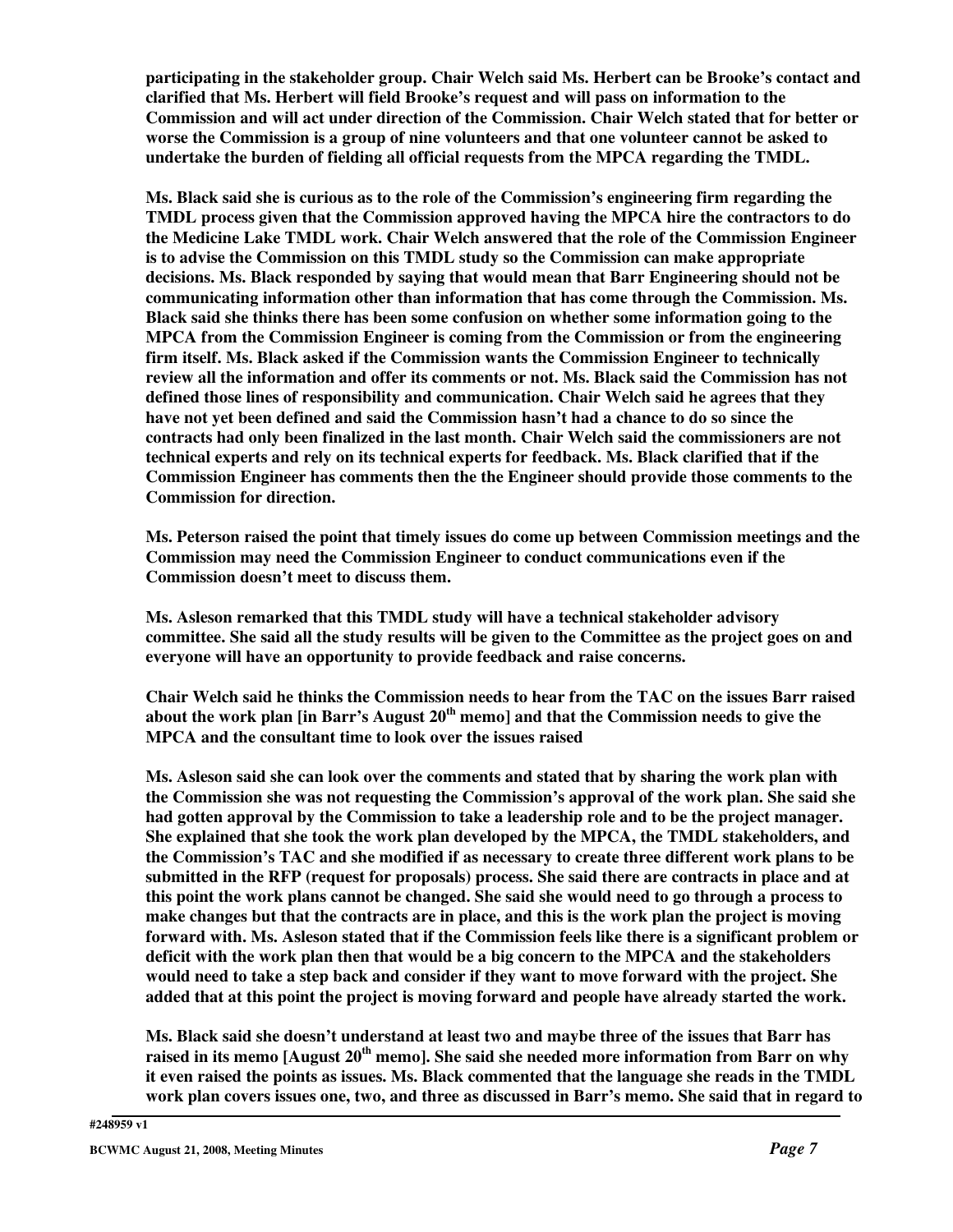**the waste load allocation [memo issue three] the Commission could specify that individual waste load allocations must be determined, but she said she thinks that the stakeholder group is supposed to come back to the Commission with a recommendation. Ms. Black said that the memo also says that the TMDL process will identify BMPs (best management practices) not previously evaluated and she said she doesn't understand what those BMPs would be and she would like to know from Barr what it thinks those BMPs would be because she doesn't see anything new out there except maybe some vaults. Chair Welch said when he looks at some of the issues raised by Barr he thinks that they are issues that may be addressed by the implementation plan, but he said that there is some level of misunderstanding so it seems to him that the issues may be fairly quickly rectified although now he hears Brooke saying maybe not and that maybe the partners don't want to move forward on the TMDL. Chair Welch said that it sounds to him like Ms. Asleson has raised the question of stopping the TMDL when he perceived the matter as an information request.**

**Ms. Asleson said she was just clarifying that if the Commission has a serious concern with the** work plan then she needs to be informed of it. She said that as the project moves forward, the **project is using that work plan [August 12, 2008, work plan], which is the work plan the Commission provided. Ms. Asleson stated that any changes she made were just to clean up the plan to make it clear for the bidding process in order to receive responses consistent among everyone. She said that was her goal when she made the insignificant changes. Ms. Asleson said the project will move forward unless the Commission feels there is a significant error or problem with the work plan she has provided to the Commission. Chair Welch said he hasn't heard anyone say that there is a significant problem. He said he also hears a threat in Ms. Asleson's comments. Ms. Sundberg remarked that she agreed with Chair Welch. Ms. Asleson apologized if her** comments came off as a threat and stated that she is trying to keep the group moving forward and **productive and she doesn't want to slow down the process. Ms. Asleson said she can take the Commission's comments back to the MPCA's technical team and provide the Commission feedback on the comments. She requested that if at any point the Commission feels there is a serious issue she wants the Commission to please inform her. Ms. Asleson remarked that the MPCA and the Commission are partners in the project and that they need to make sure they are on the same page and moving forward together.**

Chair Welch said he can't respond at this point whether or not there is a serious issue because he **is operating with deference to professionals who have noted changes that Ms. Asleson has made and who have questions about those changes. He said the Commission meeting is the appropriate venue for a discussion of the issues and he doesn't see anyone who doesn't want the TMDL study to happen. Chair Welch said if there is a significant issue, he would want the Commission to hear about all the different ways the issue could be resolved. He said he hears the stakeholders saying** let's do a good TMDL study and he said that if the MS4s aren't on board at any point in the **project then the project is toast.**

**Ms. Peterson remarked that the memo from Barr Engineering to the Commission asks for clarification on certain issues.**

Ms. Black said stated that she thinks that a lot of the issues raised to the Commission in Barr's **memo are items the Commission has already discussed, has already made decisions on, and are in** the work plan to the extent they are supposed to be. Ms. Black said she is frankly disgusted that **Barr Engineering came up with this memo at the last minute after things had been, in her opinion, pretty well settled. She said if the Commission wants to send the issues to the TAC Committee to** look at the issues it is fine with her. Ms. Black she said she doesn't know if the MS4s involved have **raised the issues discussed in Barr's memo or if the MS4s are upset about the issues raised. She said perhaps the MS4s are the ones the Commission needs to hear from and not Barr Engineering**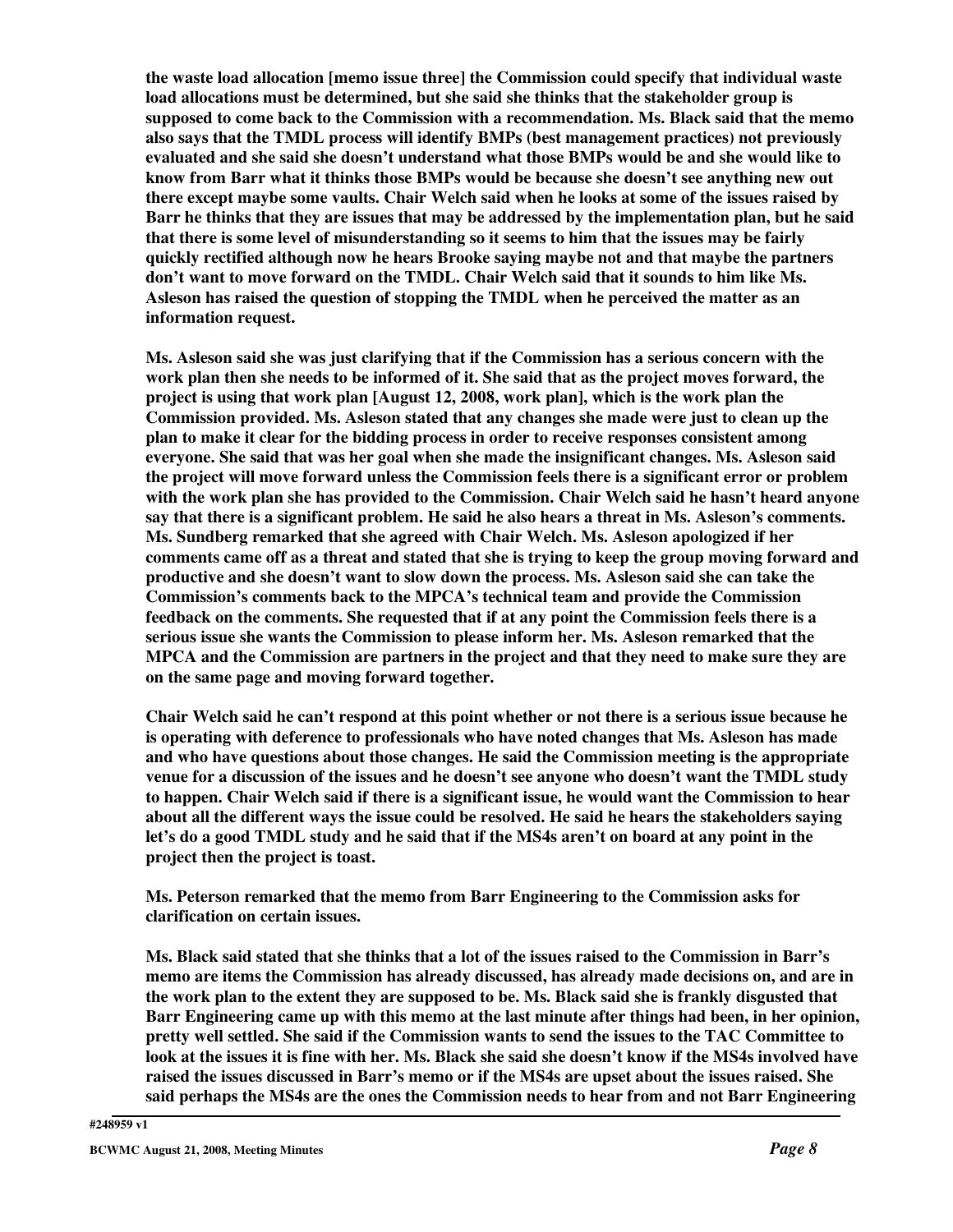**because Barr will not have to accept the end result of the TMDL study but the MS4s and the Commission will.**

**Ms. Chandler said Barr Engineering had heard from the MS4s when the work plan for the TMDL study was being put together. She said that input was put forward in the April work plan. Chair Welch asked in what format the MS4 input was received. Ms. Chandler said it may have been from MS4s during TAC meetings. Ms. Asleson said she recalls some letters. Ms. Chandler said there were strong opinions voiced at a Commission meeting that MS4s wanted individual waste load allocations by MS4. Ms. Chandler said there are differences in the work plan that was approved in April by the Commission and the work plan recently forwarded to the Commission by the MPCA. She said that the changes make certain details unclear and although everything in the plan may still be the way the Commission wants it to be, it just isn't clear so Barr recommended the Commission ask for clarification.**

**Ms. Asleson said she thinks a lot of the issues will be determined in the stakeholder process** because a lot of the issues are ones the stakeholders need to engage in and provide feedback on in order to move forward. She said the stakeholder process will start early on and that she thinks the **kickoff stakeholder meeting will be in September. Chair Welch said he read the work plan as creating possibilities for things to take place such as individual waste load allocations. Chair Welch said he would like to proceed in good faith and assume that people are bringing up legitimate concerns. Chair Welch reiterated the idea that the group needs to use respectful dialog** in this process and needs to assume that people are acting in good faith as opposed to any other **motivation. Ms. Loomis stated that the memo points out things that the Commission should look for as the project goes forward. Ms. Loomis suggested that the Commission forward Barr's memo to the MPCA and ask for clarification. Chair Welch said the Commission could also ask for TAC's input on the issues raised by Barr's memo and that the TAC should put the discussion on its September 4 th agenda. Chair Welch asked if the Commission wants the issues to go to the TAC [several commissioners agreed and one commissioner did not agree with the idea]. Chair Welch directed the TAC to look at the issues raised by Barr about the final Medicine Lake TMDL study work plan and to discuss them at the TAC's September 4 th meeting.**

**Ms. Asleson said that kickoff meeting for the stakeholder advisory meeting is slated to occur in September and asked for the Commission's assistance in putting together a list of potential participants. She said she would like there to be a good mix of technical and non technical people on the stakeholder group. Ms. Asleson commented that the MS4s will be participating in the stakeholder involvement committee as MS4s so the BCWMC will want to select for the committee a representative of the Commission that is not an MS4 member. Ms. Black asked if the Commission's representative needs to be a technical person. Ms. Asleson responded that the technical and stakeholder groups will be combined and will receive two half-day trainings about TMDLs, hydrology, and modeling and so the representative does not need to be a technical expert to participate. She said she would like the committee to have a good mix of technical and non technical participants. Ms. Asleson encouraged as many of the BCWMC members as possible to attend the kickoff stakeholder meeting. Ms. Loomis stated that if the Commission asks a Commission technical representative from one of the non-MS4 cities to attend the stakeholder meetings on the Commission's behalf then the Commission should offer to pay for that person's time. She said if the Commission were to send the Commission Engineer then the Commission** would pay the Engineer, if the Commission asks a city to send one of their technical staff to attend **the meetings, from a city perspective she would expect some kind of…[Ms. Loomis was interrupted.] Chair Welch interjected that it is appropriate that if the Commission sends someone to the meetings as the Commission representative then the Commission can't expect the city to pay** for it because that person is not there to represent the city. He said that is a good point for the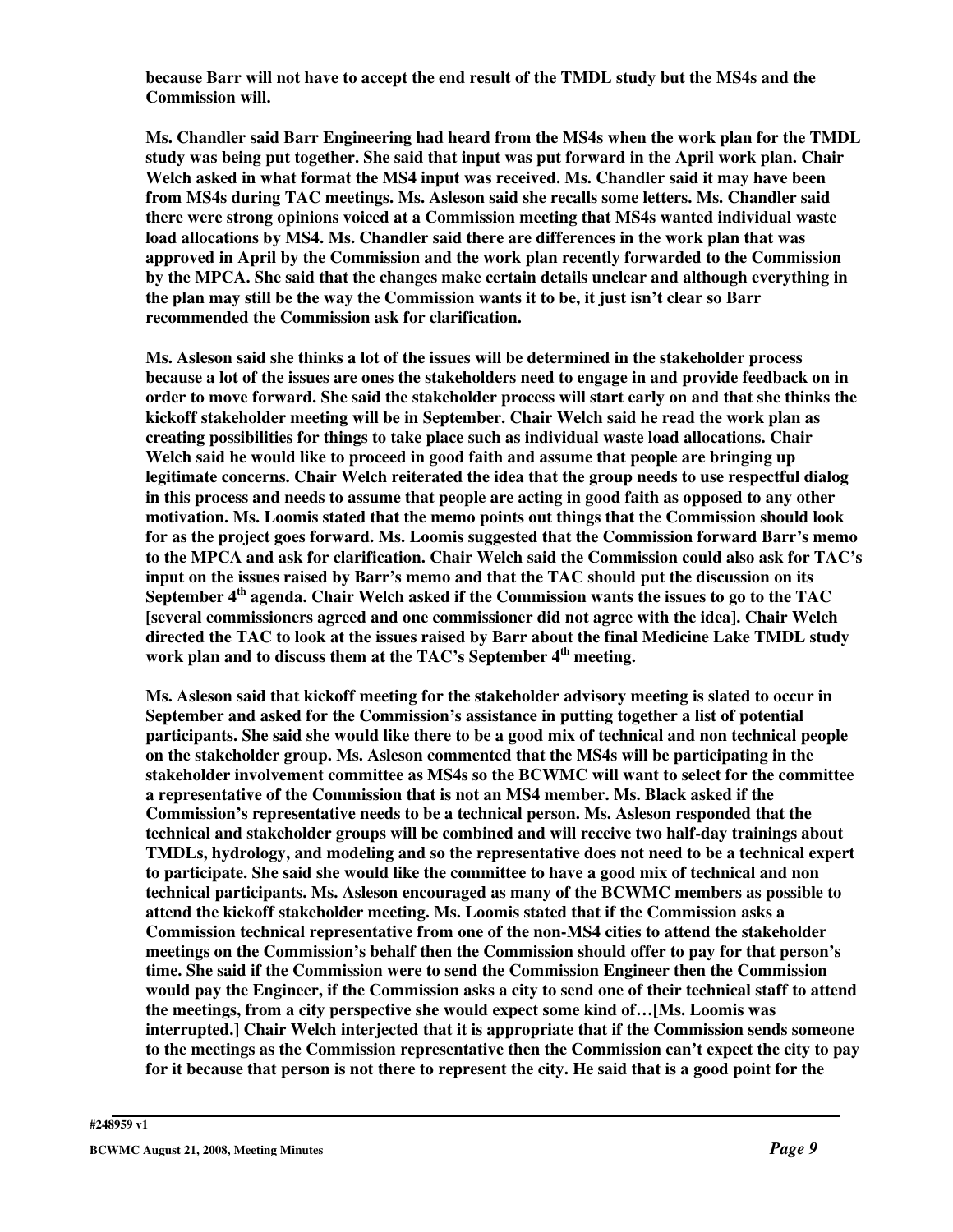**Commission to consider. The Commission directed Ms. Herbert to forward the stakeholder meeting request, once developed, to all BCWMC and TAC members.**

**Chair Welch asked for clarification on why the Department of Natural Resources (DNR) is considered a project partner in this work plan and he noted that the Three Rivers Park District is in a dual role.**

**Ms. Asleson said she is trying to get the DNR to work closely with the MPCA on the TMDL** studies. She said the DNR has a vested interest in the lake and she thought it is important it work **with the MPCA on this TMDL project. Ms. Asleson said the Three Rivers Park District is vested as a big landowner.**

**Chair Welch commented that the work plan states that the implementation plan will be submitted to the U.S. Environmental Protection Agency and asked if the EPA will be asked to approve the implementation plan. Ms. Asleson said the EPA doesn't approve the implementation plan but will receive it.**

**E. Pilgrim Lane Elementary Education Grant Reimbursement Request. Ms. Black stated that she had e-mailed to the Commission the final report from Pilgrim Lane Elementary regarding its use of the BCWMC's education grant funds. Ms. Black moved to approve the final disbursement of the grant funds to Pilgrim Lane Elementary. Ms. Sundberg seconded the motion. The motion carried unanimously.**

**F. Resource Management Plan. Chair Welch said if the Commission decides to go forward with the resource management plan (RMP) the Commission needs to consider whether it wants to do EAWs at the same time as the RMP. Chair Welch said the Army Corps of Engineers provided the BCWMC with some information in response to questions the Commission had sent to the Corps. He said he noted that the biggest change suggested in the Corps' response was the inclusion of a public participation process. Chair Welch said the Commission could invite a representative of the Corps to attend the September meeting. The Commission indicated it did not have interest in having a representative from the Corps at the next meeting. He asked for input from Mr. LeFevere on whether the Commission would want to do a voluntary environmental assessment at the same time as an RMP. Ms. Sanger suggested the Commission Counsel prepare a summary of pros and cons of conducting voluntary EAWs at the time of the RMP. Chair Welch directed staff to prepare such a memo. Ms. Loomis moved to table the Resource Management Plan discussion until the September meeting. Ms. Black seconded the motion. The motion carried unanimously.**

## **7. Communications**

- **A. Chair:**
	- **i. Chair Welch announced that in October the BCWMC will discuss posting its request for letters of interest proposals for the consultant positions.**
	- **ii. Chair Welch requested that ideas for water quality projects for the Mississippi Watershed Management Organization's Stewardship Fund Grants be passed on to the Commission Engineer [Letters of Interest due September 22].**
	- **iii. Chair Welch reported on the BCWMC commissioner training session held August 12 th .**
- **B. Commissioners:**
	- **i. Ms. Loomis reported that she had attended the first meeting of the Upper Mississippi TMDL Study meeting and that the next meeting hasn't yet been scheduled. She announced that this is**

**#248959 v1**